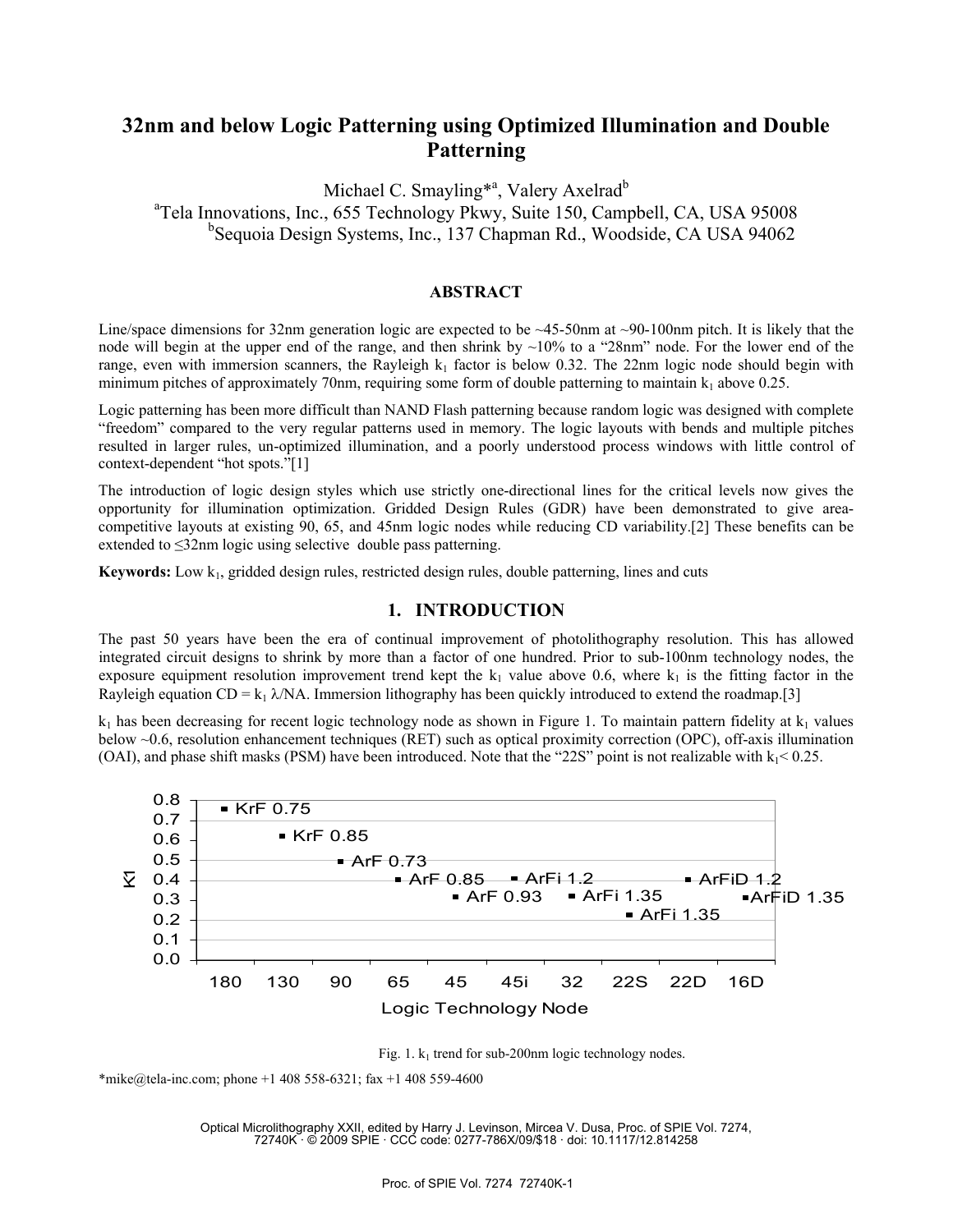As  $k_1$  decreases, "practical limits" are imposed by the design style.[1] 2D layouts with bent polygons are limited to  $\sim$ 0.35. A 1D layout style with parallel straight lines looking much like a grating pattern, and has a limit of  $\sim$ 0.28. Extensive efforts are being made to define "restricted design rules" which allow bends but with constraints on widths or spaces.[4] A 1D layout style with further requirements for keeping lines on a regular grid permits using a simplified set of design rules described as "gridded design rules."[5]

# **2. GDR CONCEPT**

Gridded design rules can be better understood when compared to "complex design rules" (CDR). Figure 2 shows an example of two functionally equivalent layouts with the left side drawn with 2D CDR and the right side drawn with 1D GDR. Three problem areas are highlighted in the 2D CDR case. Site 1 represents a transistor gate line which is isolated in the x-direction from other lines; it will have a reduced process window as compared to the same gate line in the 1D GDR case. Site 2 indicates a gate line in a more dense environment, but it will also have a reduced process window since it is relatively isolated on one side. Finally, site 3 shows gate lines in a congested 2D environment; this site is susceptible to necking and bridging hotspots in addition to reduced process window.





As illustrated by the right side of Figure 2, the vertical gate lines are on a uniform pitch with dummy lines as needed. The horizontal first metal lines are also on a uniform pitch with circuit line segments separated by uniform gaps. Since the gate and first metal lines are on perpendicular grids, the diffusion and gate contacts are automatically located at intersections of the grid lines.

In a 1D GDR layout, the design rules are greatly simplified because they involve widths, spaces, and end-gaps. Overlap rules, like first metal end-overlap of a contact, are built into the first metal end-gap rule and hence are redundant. Similar logic applies to diffusion-to-contact, gate-to-contact, and metal-to-via overlaps. The Tela Canvas™ implementation of 1D GDR builds these constraints into the logic cell architecture to give "correct by design" layout.

One significant difference between 45nm layout and ≤32nm layout will be the active or diffusion layer. Whereas diffusion wires with 2D layouts were used at 45nm, as shown in Figure 2, for example, it is likely that only rectangular shapes will be allowed at 32nm and below. Diffusion jogs may be allowed to permit transistors with different widths on adjacent gate tracks at 32nm, but even this practice will be eliminated at 22nm. Of course, if 22nm technology uses FinFETs, then the diffusions will be 1D lines by definition and the pertinent rules will be pitch and end-gap.

An additional benefit of 1D GDR is that no pattern-specific restricted design rules (RDRs) are required. These rules were introduced to deal with increasingly complex interactions between 2D shapes, but could not completely guarantee manufacturable layouts. EDA tools for "hotspot" detection and correction were introduced on top of RDRs, but since 2D cells have context-dependent behavior, the design hierarchy can be broken by any hotspot fixing on any mask layer.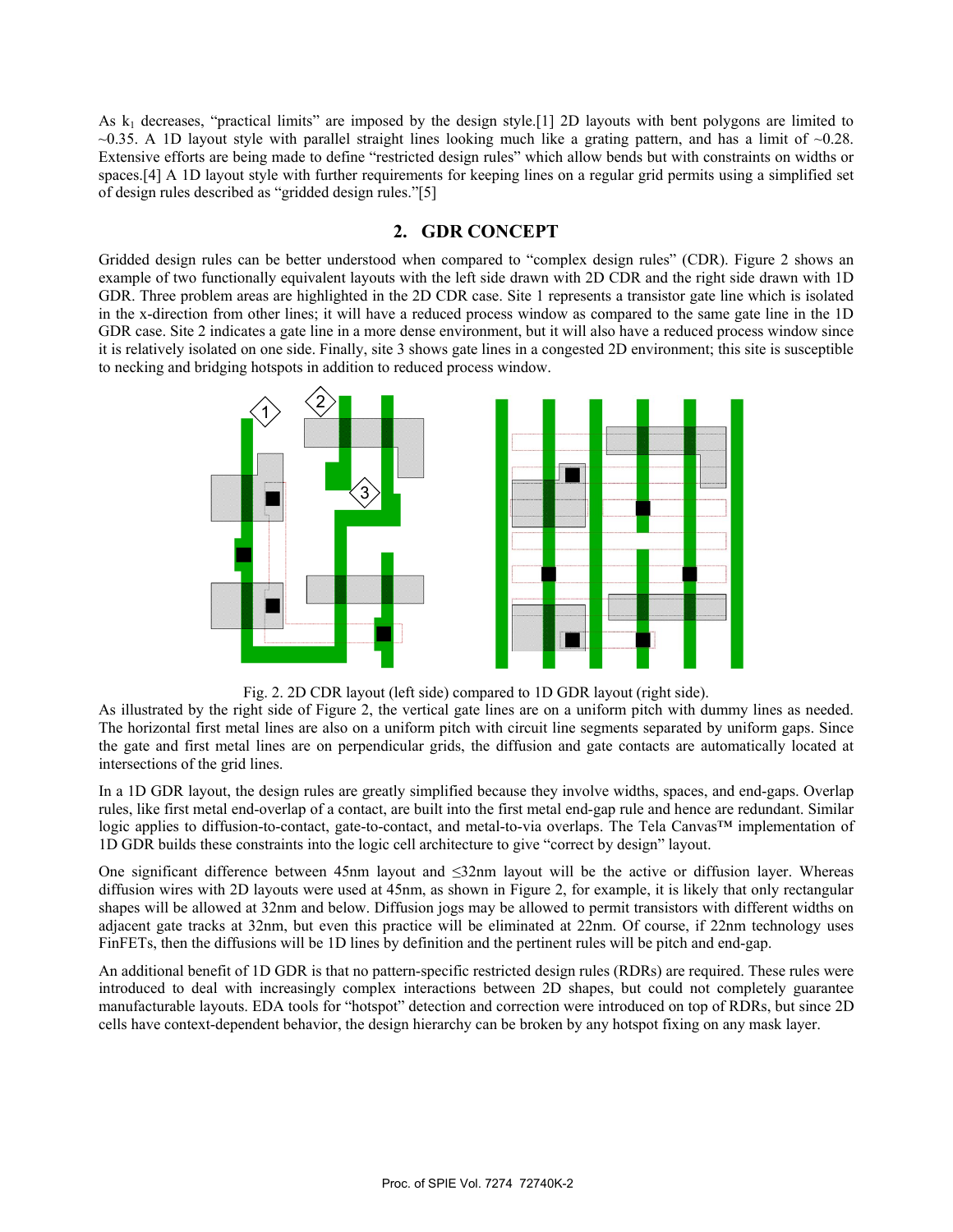# **3. MODELING AND SIMULATION**

The starting point for new technology development is modeling and simulation based on experience from previous technology nodes.[6] This is often problematic since models for new equipment and processes are usually not available until well into the development project. Fortunately for the foreseeable future, with  $\lambda$ /NA limited to 143nm, the available models are reasonably mature.

#### **3.1 Lithography Optimization Strategy**

The linkage between layers in 1D GDR layout requires that those linked layers be co-optimized. Intra-layer constraints include optical resolution, photoresist thickness and optical properties, pattern complexity, device and electrical requirements, and CD variability requirements.[7,8,9,10] Inter-layer constraints include alignment to perpendicular layers, alignment to hole layers, and the pitches of perpendicular layers. Each layer may have a different solution based on the weighting of these factors.

The variables available for the optimization include lithography, mask, RET, circuit design, and potential process extensions. Lithography factors include wavelength, numerical aperture, illuminator, polarization, photoresist and resist processing, and anti-reflective coatings. Mask factors include phase shift options, mask materials, and mask writing/inspection trade-offs. RET factors span several regimes, from mask data preparation such as OPC to illuminator conditions and mask type. Design factors include the layout style and the design purpose of different features. Process extensions such as self-aligned layers and spacer double patterning can dramatically shift the patterning burden from the exposure tool to other parts of the integrated process.

Source-mask-optimization (SMO) has been common for memory style layouts for many years, with more application to random logic in recent years. The problem with SMO for arbitrary 2D layouts has been that the solution either approaches a "lowest common denominator" with annular or at best quadrupole illumination, or the illuminator pattern becomes very complex and in some cases pixelated. Mask patterns based on an inverse transform method create patterns which may mathematically produce the desired aerial image but which may be costly to write and extremely difficult to inspect.

By including design factors and potential process extensions during the optimization, a completely different solution space can be explored. For example, the 1D GDR design style allows dipole illumination and OPC with 50% smaller output files. Extending 1D GDR to include lines / cuts (1D GDR-LC) allows even further illuminator optimization and the potential for no OPC on the line patterns. 1D GDR-LC is also extendable using SADP for the lines to at least the 16nm logic node.[11]

#### **3.2 Lithography optimization tool**

Lithography simulation and optimization of lithographic conditions are carried out using SEQUOIA Cell Designer (SCD).[12] SCD provides advanced physical simulation capabilities necessary for 32nm and 22nm technology nodes including high NA, aberrations, liquid immersion, chromatic distortion due to finite laser spectral distribution, and others. To achieve low k1 values indicated in Fig.1, optimization of all available parameters of the lithographic process is typically necessary and therefore general optimization functionality is a key component of SCD. Direct numerical optimization is used with arbitrary optimization variables (for example illumination shape, sigma, etc.) and general optimization cost function such as NILS, DOF, CD values, or even electrical simulation results.[8]

The regular structure of 1D GDR layouts provides an excellent opportunity for design-process co-optimization, in which lithographic parameters are optimized to achieve the best results for the design. In less regular conventional logic layouts many layout pitches and orientations are present, which forces the optimizer to choose an overall compromise. On the other hand, with a GDR layout it is very likely that a highly optimized lithography condition can be found which will provide a wide process window with measurably improved pattern fidelity using the same lithography hardware.

Lithography parameter optimization in SCD is therefore used as a process optimization tool (Manufacturing for Design) to get the best image quality for a given design and litho equipment set.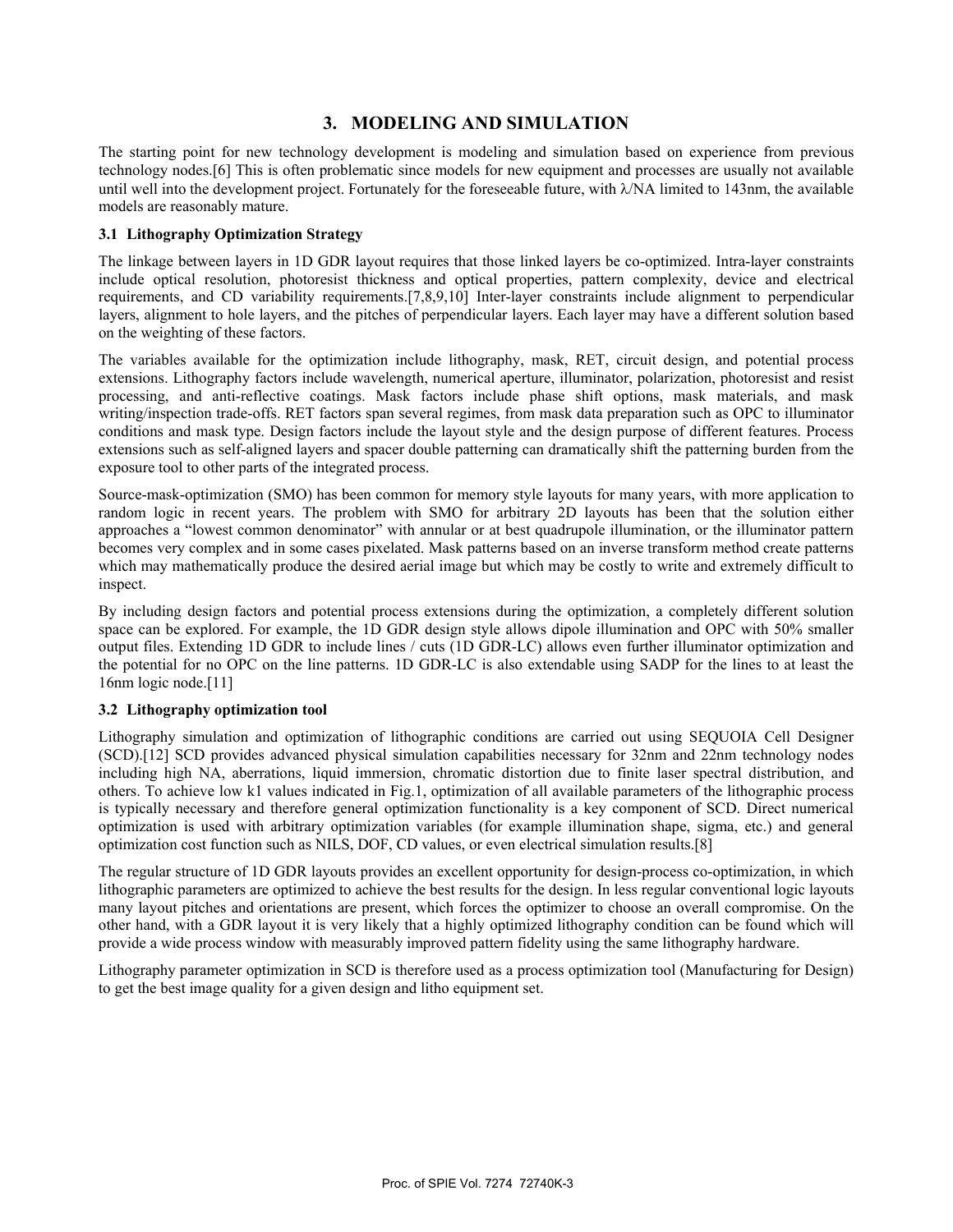#### **3.3 Simulation Results for 32nm logic**

The Active layer is critical for SRAM memory cells and much less critical for other random logic like standard cells. Depending on the number of horizontal metal-1 lines in the logic architecture, the Active pitch can be two to four times larger than the Active pitch in the SRAM. Hence, the challenge for Active is to get good Active CD control (equivalent to transistor width) at semi-dense pitches while supporting a dense pitch in the SRAM bit cell.

The Gate layer is commonly fabricated using lines / cuts starting from the 45nm logic node where end-of-line pullback limited SRAM bit cell scaling.[13] Figure 3a shows the Gate layer pattern for a complex logic cell. Figure 3b shows how the pattern is split into two layout layers, the line pattern and the cut pattern. The Gate line pattern is expected to have a width of 30nm and a space of 90nm at the 32nm node. This is a relatively relaxed pitch due to the Active contacts placed between the transistor gates. No OPC is required for the lines, although dummy lines at the edges of memory and logic blocks can be increased in width to avoid lifting lines and the line pattern needs to extend past the blocks slightly to accommodate end-of-line pullback. The cut part of the Gate layer is more critical, and can have requirements approaching those of other "hole" layers like Contacts and Vias.



Fig. 3a. Designed Gate pattern showing final shapes for Fig. 3b. Gate line and cut layout of the logic cell. a complex logic cell.

The Gate line pattern was easily optimized with a dipole illuminator. The cut pattern took more effort because of the combinations of patterns to consider. The cut length also a variable, since the "x" direction results are not so critical as long as the final pattern has good fidelity at the intersection of the line to be cut, and does not overlap adjacent lines which are not to be cut. The cut width is the critical dimension, since it affects the final overlap of the Gate lines with Contacts or Active regions.

Gate cut optimization results are shown in Table 1. OPC was done for each illumination setting as part of the optimization loop. The optimization cost function was either CD (minimum distance between target and simulated CD) or NILS (normalized intensity log slope) used at selected cut locations. As can be seen in Table 1, the choice of the length of the cut feature impacts the optimal illuminator, especially for shorter cuts.

| Table 1. 32nm Gate cut results for NILS optimization |                                                             |      |      |      |
|------------------------------------------------------|-------------------------------------------------------------|------|------|------|
| Length, nm                                           | 120                                                         | 140  | 160  | 180  |
|                                                      |                                                             |      |      |      |
| Illuminator                                          |                                                             |      |      |      |
| Phi-vert,                                            | 20.5                                                        | 19.8 | 19.8 | 20.5 |
| deg                                                  |                                                             |      |      |      |
| Phi-hor, deg                                         | 0.0                                                         | 0.0  | 0.0  | 0.0  |
| Sigma                                                | 0.59                                                        | 0.98 | 0.98 | 0.59 |
| Sigma-inner                                          | 0.10                                                        | 0.78 | 0.78 | 0.47 |
| Common<br>parameters                                 | $NA = 1.35$ , water immersion, binary mask, no polarization |      |      |      |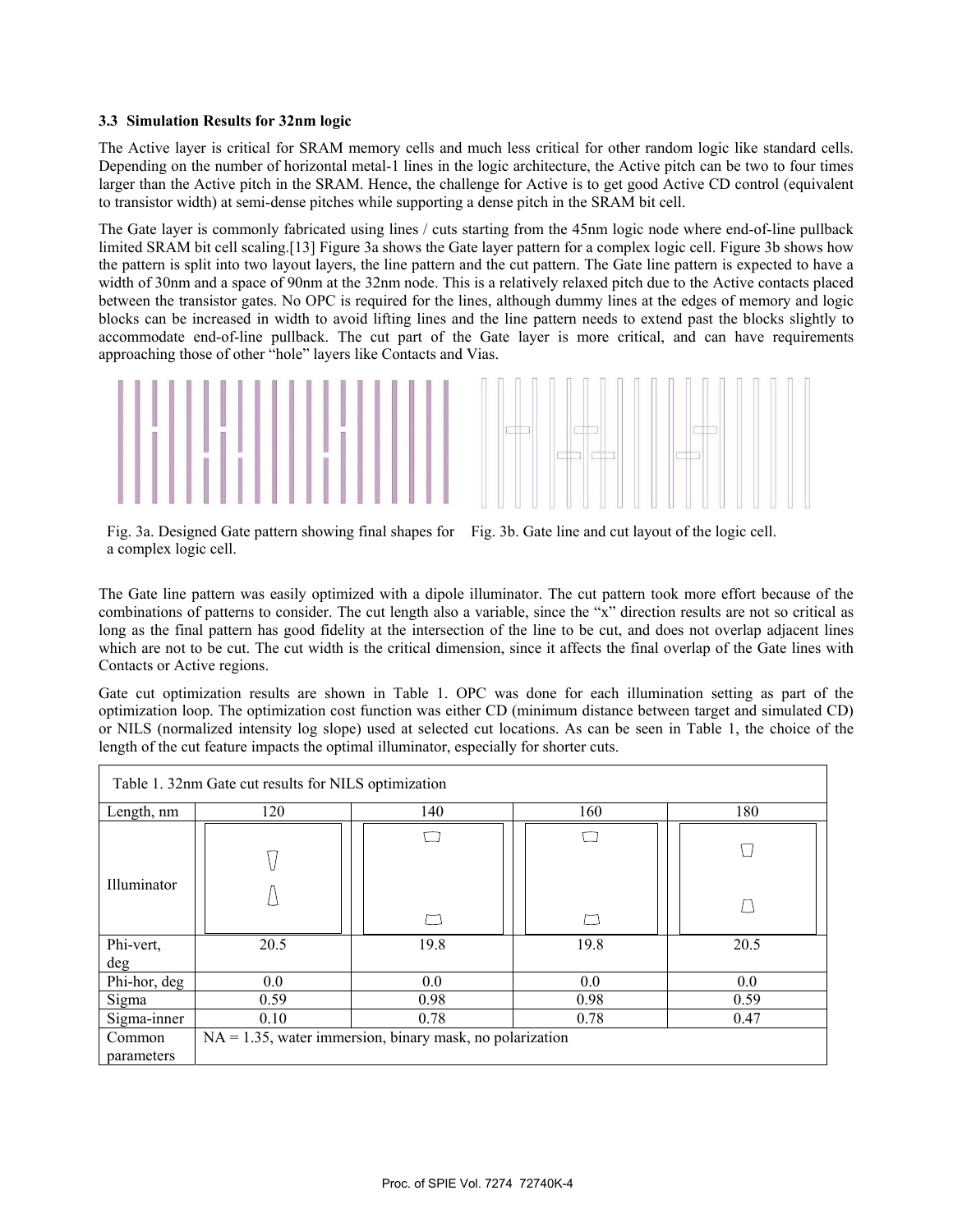The aerial image results are shown in Figures 4a and 4b. NILS optimization was used for both cases. Figure 4a has a cut with an initial length of 120nm, while 4b has a length of 160nm. The extra initial length gives a more rectangular final shape, but the case of adjacent cuts shows a tendency toward bridging. The NILS optimization maximizes the image intensity slope rather than just CD values and therefore should give a wider process window because at maximum NILS a smaller CD error results from the same exposure variation.



Fig 4a. Gate cut aerial image with 120nm length. Fig 4b. Gate cut aerial image with 160nm length.

The Contact pattern is expected to have a hole size of 40x40nm and a minimum pitch of 116nm – 120nm. The Metal-1 pattern will have a pitch of 100nm to maintain 70% scaling from 45nm. Both of these layers should be suitable for single-pass patterning using Cquad or Quasar illumination.[6] Line-end shortening for the Metal-1 layer can be accommodated in the end-gap spacing rule, applied globally to the design.

## **3.4 Simulation Results for 22nm logic**

The Active layer at 22nm will be limited by the needs of the SRAM bit cell. For either FinFET lines or planar FET rectangles, the Active pitches will be large compared to those of the other critical layers. A line / cut approach will probably be used for FinFETs for obvious reasons. Conventional lithography suitable for the bit cell will be adequate for the 1D GDR style Active shapes. If tight fin pitch is required, a line process like SADP can be used.[11]

The Gate layer will become more challenging, with a line pitch of 84nm and cut widths of 36nm. The line pattern can still be handled by a single pass of dipole illumination at NA=1.35; since the pitch is dictated by the contact-to-gate space, the line width and space can be patterned at 1:1 then trimmed to the desired final size.

The Gate cut pattern scales from 32nm, and has a width of 36nm and a length of 84 to 116nm. Since the width is below the rated resolution of current scanners, the patterned size can be enlarged and then shrunk with a process like SAFIER from TOK.[14] The same pattern was used as for the 32nm case, although pitches and end-gaps could have been easily adjusted.

As for the 32nm patterns, the 22nm patterns were sensitive to the cut length. To aid the optimization, not only were the cut widths included in the cost function, but the space between the two adjacent cuts was included to ensure adequate separation in the aerial image. The space was critical and optimization attempted without including the space ended up with bridging in most cases.

The Gate pattern results are shown in figure 5a, where the cut aerial image is combined with the line pattern. The lineend shape is not a problem since it is a gridded space away from a Contact or Active edge. The optimal illuminator shape is shown in figure 5b as a vertical dipole. The angle is 8.5 degrees, sigma is 0.59, and the inner sigma is 0.36. The cuts have enough of a horizontal major axis to allow the optimizer to select the vertical dipole over quadrapole, annular, or horizontal dipole alternatives.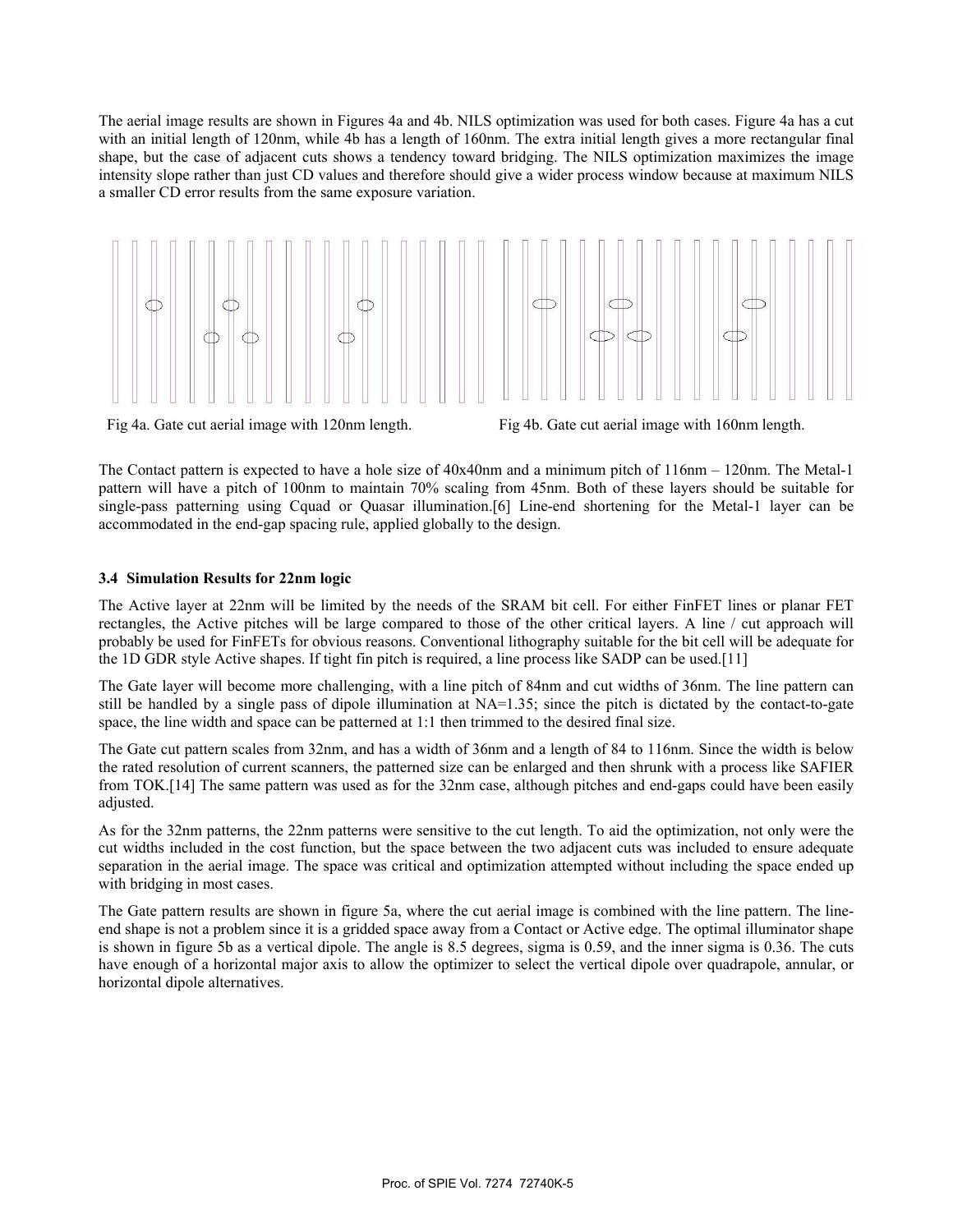

Fig. 5a. 22nm Gate final pattern. Fig. 5b. Illuminator shape after optimization.

The Gate cut simulations were also tried using polarization. As expected for the vertical dipole illuminator, the optimal polarization direction was perpendicular to the dipole axis, hence in the "x" direction. The NILS optimization was improved by 20% using polarization, and the run time actually decreased by 7%. Optimization of the mask, using MoSi instead of Cr, and different attenuation factors, was not included in this study but can give additional improvement.[15]

The Contact layer was not included in the work because it is not a line-cut double patterning layer. However, based on the results of the Gate cut optimization work, it is likely that the Contact layer will require a limited pitch range, it may be split into Active and Gate contacts, and it may require subresolution features.[16] Given the low exposed area, multie-beams or electron-projection-lithography may also be considered.[17]

The Metal-1 layer requires double patterning at 22nm because of the 70nm pitch. The line pattern can be created by techniques like SADP which allows patterning at twice the final pitch, then using sidewall spaces to double the spatial frequency.[11] An approach like SADP is suitable for either a subtractive-etch Metal-1 process or a single Damascene trench process.

The Metal-1 cut pattern is different from the Gate cut pattern in two factors. First, the Metal-1 cuts are either islands, using positive photoresist, or holes if negative photoresist is used. Second, the length of the cuts is limited since the Metal-1 line pitch is much smaller than the Gate line pitch. As in the case of the Gate cut pattern, the image contrast is very low, requiring careful optimization. Each of the cuts was included in the NILS optimization.

The Metal-1 optimized results are shown in Figure 6a, using the illuminator shown in Figure 6b. The cuts all have the same width, but may be multiple pitches long depending on the interconnect function. The optimal illuminator shown in Figure 6b is a horizontal dipole with an angle of 37 degrees, a sigma of 1.0, and an inner sigma of 0.9. The cut pattern originally had a width of 36nm, matching the line spacing, but this was below the resolution limit of the 1.35NA immersion lens. The drawn space was increased above 40nm to allow patterning; the final width can be reduced by photoresist trimming for islands or SAFIER for holes. The trench corners show pointed regions as a result of the combination of the line and cut patterns; advanced barrier/seed deposition processes should be able to completely coat the trench walls prior to electroplating.





Fig. 6a. 22nm Metal-1 final Damascene trench pattern. Fig. 6b. Illuminator shape after optimization.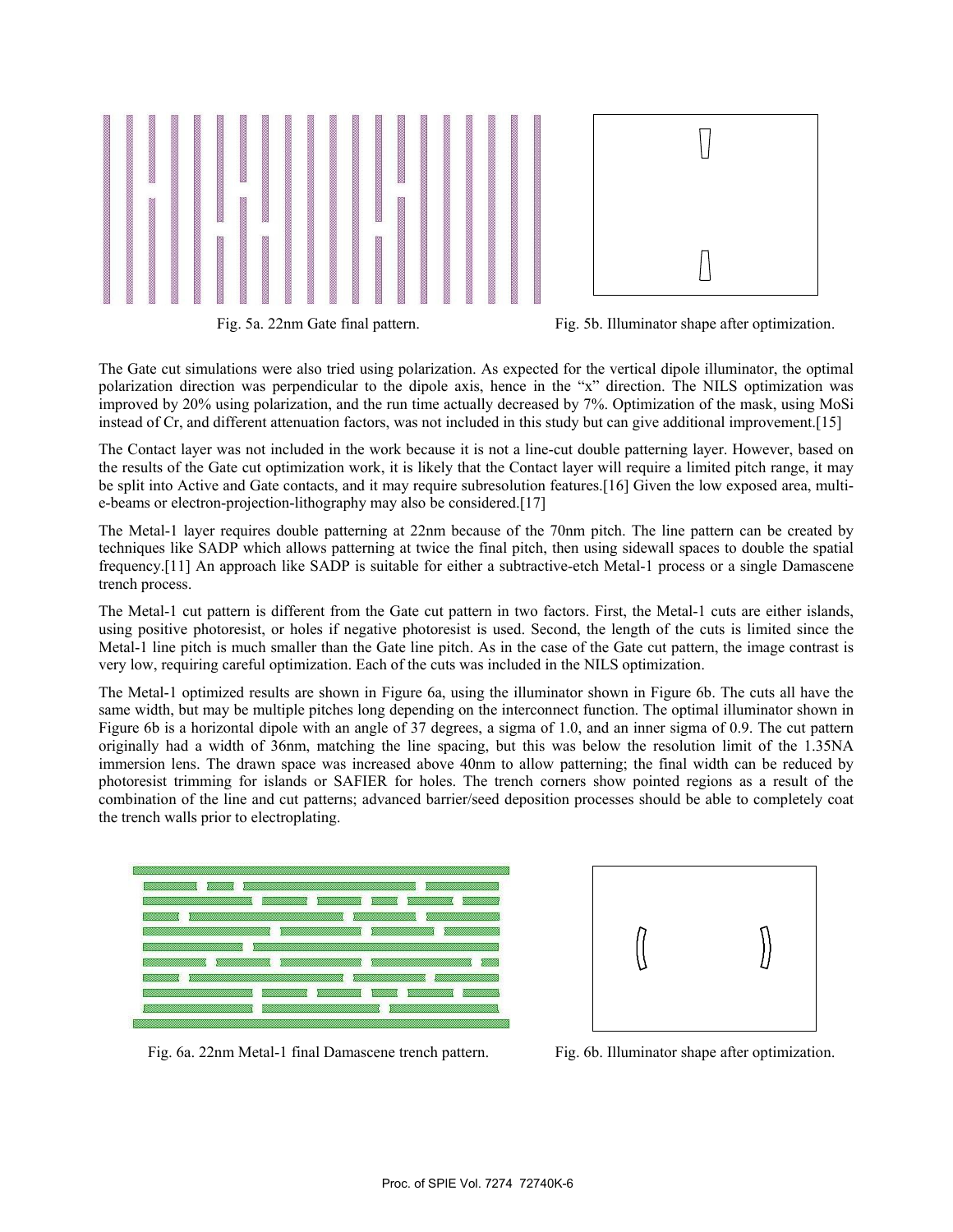The Metal-1 pattern in Figure 6a was a result of design adjustments and the photolithography optimization. By using the 1D GDR-LC layout style, a single parameter such as cut width could be globally changed and then a new optimization performed. 1D patterns also allow more flexible optimization than 2D patterns.[18] A design space can be evaluated to find design parameters and photolithography settings which are compatible.

## **4. CONCLUSIONS**

The photolithography process for 32nm and 22nm logic cells has been optimized for layouts using 1D GDR-LC. 193nm immersion lithography is suitable for 32nm technology, with a line-cut double patterning step at the Gate layer.  $\sim$ 70% scaling from the 45nm node can be supported. At the 22nm node, high NA immersion lithography is still able to meet the patterning needs for Gate and Metal-1 cuts with a 70% shrink from 32nm. While the Gate line pattern can still be handled optically, the Metal-1 line pattern will need a process assist like SADP to meet the pitch requirements. Hole patterns such as Contacts and Vias will benefit from gridding; at 22nn, double patterning and/or assist features will improve process margin.

The 22nm optimizations were much more difficult to achieve than the 32nm cases. Lower contrast and operation at lower  $k_1$  values at 22nm resulted in sensitivity to the simulation environment. Much like "gridding" in a classical TCAD problem, the choice of surrounding environment, resolution, point sources, and OPC parameters could artificially change the outcome.

We would like to thank the staff at Sequoia Design Systems and Tela Innovations for their help in creating layouts and running the OPC and simulation jobs. We appreciate the continued support of our executive management. Special thanks go to Michael Duane for his review and suggestions.

#### **REFERENCES**

- 
- 
- 
- <sup>1</sup> W. Arnold, "Lithography for the 32nm Technology Node," IEDM 32nm Technology Short Course (2006).<br><sup>2</sup> M. C. Smayling, H. Y. Liu, L. Cai, "Low  $k_1$  logic design using gridded design rules," Proc. of SPIE vol. 6925 (200 Resolution Enhancement Technology and the roadmap enablers for the next decade," Proc. of SPIE vol. 6154 (2006).<br><sup>5</sup> M. C. Smayling, "Gridded Design Rules – 1-D Design Enables Scaling of CMOS Logic," Nanochip Technology
- 
- Journal, vol. 6(2), (2008). 6 S. Mimotogi, et al, "Patterning Strategy and Performance of 1.3NA Tool for 32nm Node Lithography," Proc. of SPIE
- vol. 6924 (2008).<br><sup>7</sup> M. Smayling, "Cell-based aerial image analysis of design styles for 45 nanometer generation logic," Proc. of SPIE vol.
- 6521 (2007). 8 V. Axelrad, A. Shibkov, G. Hill, H-J Lin, C. Tabery, D. White, V. Boksha, R. Thilmany, "A Novel Design-Process Optimization Technique Based on Self-Consistent Electrical Performance Evaluation", Proc. of SPIE vol. 5756
- (2005). 9 R. Pack, "Physical and timing verification of subwavelength-scale designs: I. Lithography impact of MOSFETs," Proc. of SPIE vol. 5042 (2003).
- $10$  K. Monahan and Brian Trafas, "Design and Process Limited Yield at the 65nm Node and Beyond," Proc. of SPIE vol.
- 5756 (2005).<br><sup>11</sup> M. C. Smayling, C. Bencher, H. D. Chen, H. Dai, M. P. Duane, "APF pitch halving for 22nm logic cells using gridded design rules," Proc. of SPIE vol. 6925 (2008).
- 
- design rules, Troc. of SPIE vol. 6925 (2008).<br><sup>12</sup> Cell Designer User's Manual, SEQUOIA Design Systems, USA <sup>13</sup> T. W. Houston, R. A. Soper, T. J. Aton, "Double pattern and etch of poly with hard mask," US Patent 6,787,46 (2004).